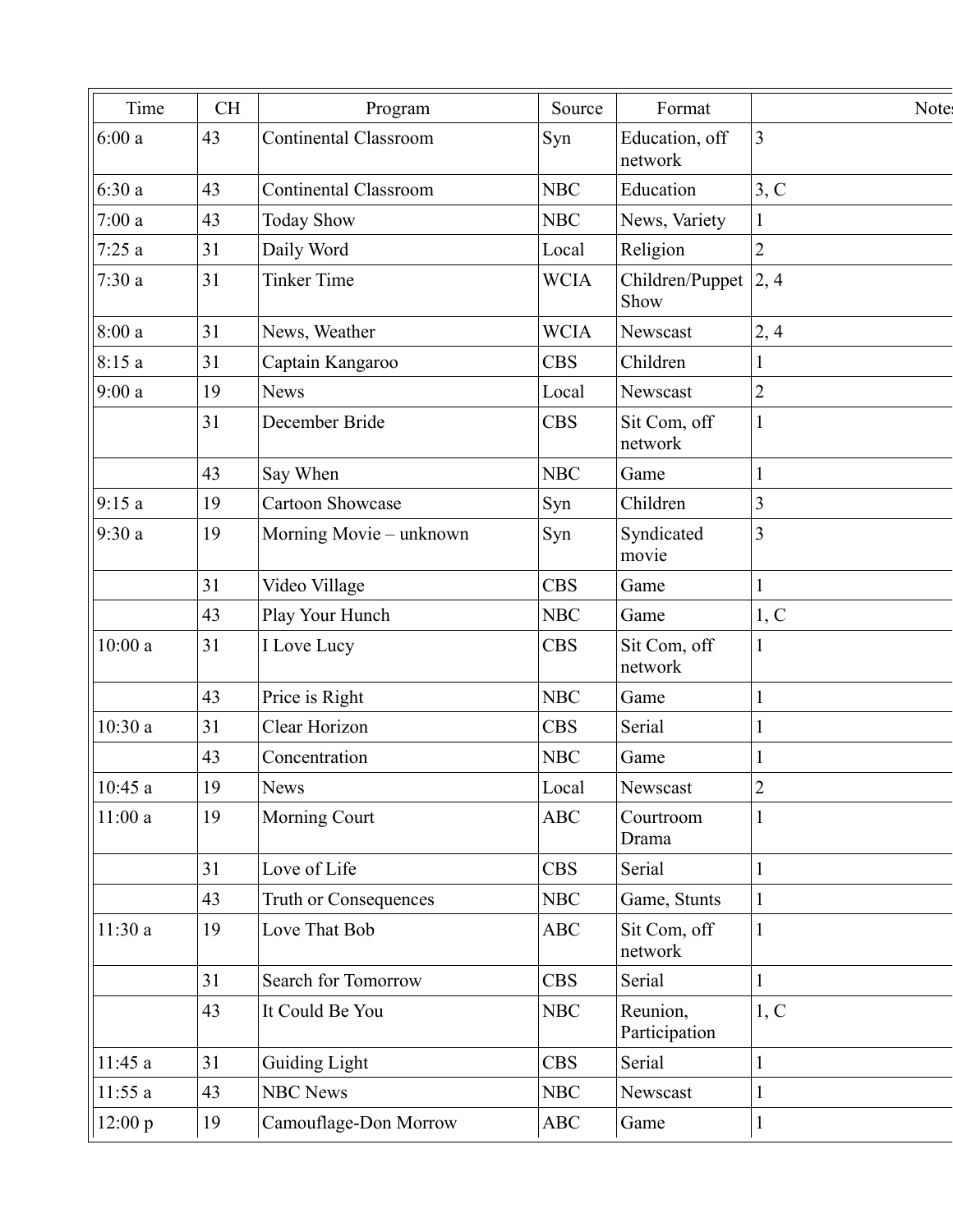| 31 | <b>News</b>                         | Local      | Newscast                           | 2              |
|----|-------------------------------------|------------|------------------------------------|----------------|
| 43 | <b>News</b>                         | Local      | Newscast                           | $\overline{2}$ |
| 31 | Farm Markets                        | Local      | Newscast                           | $\overline{2}$ |
| 43 | Weather                             | Local      | Weathercast                        | $\overline{2}$ |
| 31 | <b>Street Scene</b>                 | Local      |                                    |                |
| 43 | Popeye                              | Syn        | Children                           | 3              |
| 43 | <b>Little Rascals</b>               | Syn        | Children                           | 3              |
| 19 | Number Please                       | <b>ABC</b> | Game                               | $\mathbf{1}$   |
| 31 | As The World Turns                  | <b>CBS</b> | Serial                             | $\mathbf{1}$   |
| 19 | <b>About Faces</b>                  | <b>ABC</b> | Game                               | $\mathbf{1}$   |
| 31 | Full Circle                         | <b>CBS</b> | Serial                             | $\mathbf{1}$   |
| 43 | Jan Murray                          | <b>NBC</b> | Game                               | 1, C           |
| 19 | Dateline Europe                     | ABC        | Movie                              | $\mathbf{1}$   |
| 31 | House Party-Art Linkletter          | <b>CBS</b> | Game, Variety,<br>Interviews       | $\mathbf{1}$   |
| 43 | Loretta Young Theater               | <b>NBC</b> | Drama<br>Anthology, off<br>network | $\mathbf{1}$   |
| 19 | Day in Court                        | ABC        | Courtroom<br>drama                 | $\mathbf{1}$   |
| 31 | Millionaire                         | <b>CBS</b> | Drama<br>anthology, off<br>network | $\mathbf{1}$   |
| 43 | Young Doctor Malone                 | <b>NBC</b> | Serial                             | $\mathbf{1}$   |
| 19 | Road to Reality                     | <b>ABC</b> | Serial                             |                |
| 31 | Verdict is Yours                    | <b>CBS</b> | Courtroom<br>Drama                 | 1              |
| 43 | From These Roots                    | <b>NBC</b> | Serial                             | $\mathbf{1}$   |
| 19 | Queen for a Day                     | <b>ABC</b> | Game                               | $\mathbf{1}$   |
| 31 | <b>Brighter Day</b>                 | <b>CBS</b> | Serial                             | 1              |
| 43 | Make Room for Daddy                 | <b>NBC</b> | Sit Com, off<br>network            | $\mathbf{1}$   |
| 31 | <b>Secret Storm</b>                 | <b>CBS</b> | Serial                             | $\mathbf{1}$   |
| 19 | Who Do Your Trust?-Johnny<br>Carson | ABC        | Game                               | 1              |
| 31 | Edge of Night                       | <b>CBS</b> | Serial                             | $\mathbf{1}$   |
| 43 | Here's Hollywood                    | <b>NBC</b> | Interview                          | $\mathbf{1}$   |
|    |                                     |            |                                    |                |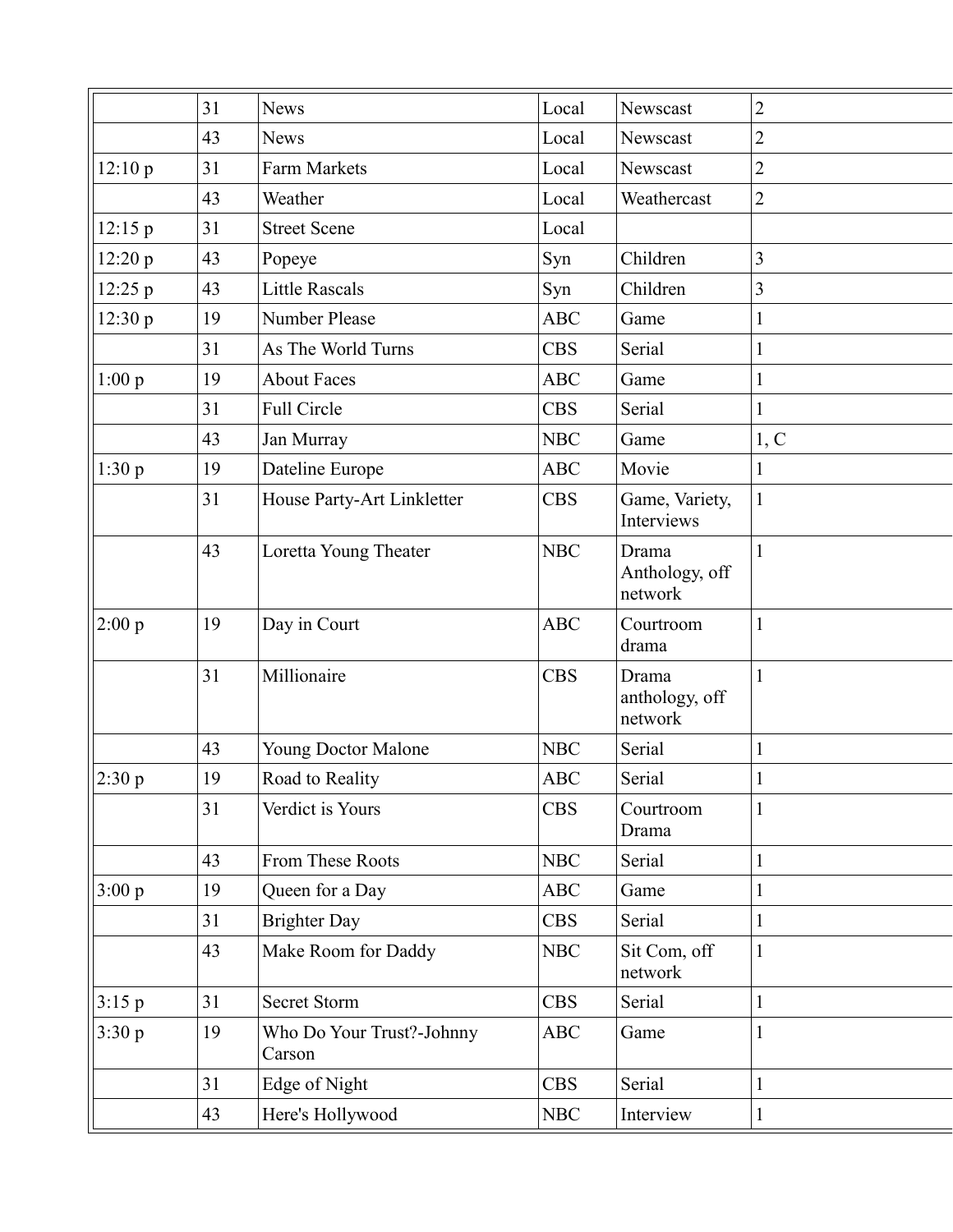| 4:00 p   | 19 | American Bandstand-Dick Clark | <b>ABC</b>    | Dance, Music<br>Variety                     | $\mathbf{1}$   |
|----------|----|-------------------------------|---------------|---------------------------------------------|----------------|
|          | 31 | Family Theater                | Syn           | Syndicated<br>movie                         | 3              |
| 4:20 p   | 43 | Jungle Queen                  | Syn           | Syndicated<br>movie serial                  | 3              |
| 4:40 p   | 43 | <b>Little Rascals</b>         | Syn           | Syndicated<br>movie                         | 3              |
| 5:00 p   | 19 | People's Choice               | Syn           | Sit Com, off<br>network                     | 3              |
|          | 43 | Captain Jinx                  | Syn/<br>Local | Syndicated<br>cartoons,<br>Children's panel | $\overline{2}$ |
| 5:30 p   | 19 | Lone Ranger                   | <b>ABC</b>    | Adventure                                   |                |
|          | 43 | Three Stooges                 | Syn           | Syndicated<br>movie                         | 3              |
| 5:40 p   | 31 | Bozo the Clown                |               |                                             |                |
| $5:55$ p | 31 | <b>Sports</b>                 | Local         | Sportscast                                  | $\overline{2}$ |
| 6:00 p   | 19 | Woody Woodpecker              | Syn           | Children                                    | 3              |
|          | 31 | News, Weather, Sports         | Local         | Newscast                                    | $\overline{2}$ |
|          | 43 | News, Weather, Sports         | Local         | Newscast                                    | 2              |
| $6:15$ p | 43 | Huntley-Brinkley Report       | <b>NBC</b>    | Newscast                                    | 1              |
| 6:30 p   | 19 | Hong Kong                     | <b>ABC</b>    | Adventure                                   | $\mathbf 1$    |
|          | 31 | The Aquanauts                 | <b>CBS</b>    | Adventure                                   | $\mathbf 1$    |
|          | 43 | Wagon Train                   | <b>NBC</b>    | Western                                     | 1              |
| 7:30 p   | 19 | Ozzie and Harriet             | <b>ABC</b>    | Sit Com                                     |                |
|          | 31 | Wanted Dead or Alive          | <b>CBS</b>    | Western                                     |                |
|          | 43 | Price is Right                | <b>NBC</b>    | Game                                        | 1              |
| 8:00 p   | 19 | Hawaiian Eye                  | ABC           | Crime Drama                                 | $\mathbf{1}$   |
|          | 31 | My Sister Eileen              | <b>CBS</b>    | Sit Com                                     | $\mathbf 1$    |
|          | 43 | Perry Como                    | <b>NBC</b>    | Variety                                     | 1              |
| 8:30 p   | 31 | I've Got a Secret             | <b>CBS</b>    | Game, Panel                                 | $\mathbf{1}$   |
| 9:00 p   | 19 | Naked City                    | <b>ABC</b>    | Crime Drama                                 | 1              |
|          | 31 | Armstrong Circle Theater      | <b>CBS</b>    | Drama<br>Anthology                          | $\mathbf{1}$   |
|          | 43 | <b>Bob Hope Show</b>          | <b>NBC</b>    | Variety                                     | 1              |
| 10:00 p  | 19 | Trackdown                     | Syn           | Western, off                                | $\mathfrak{Z}$ |
|          |    |                               |               |                                             |                |